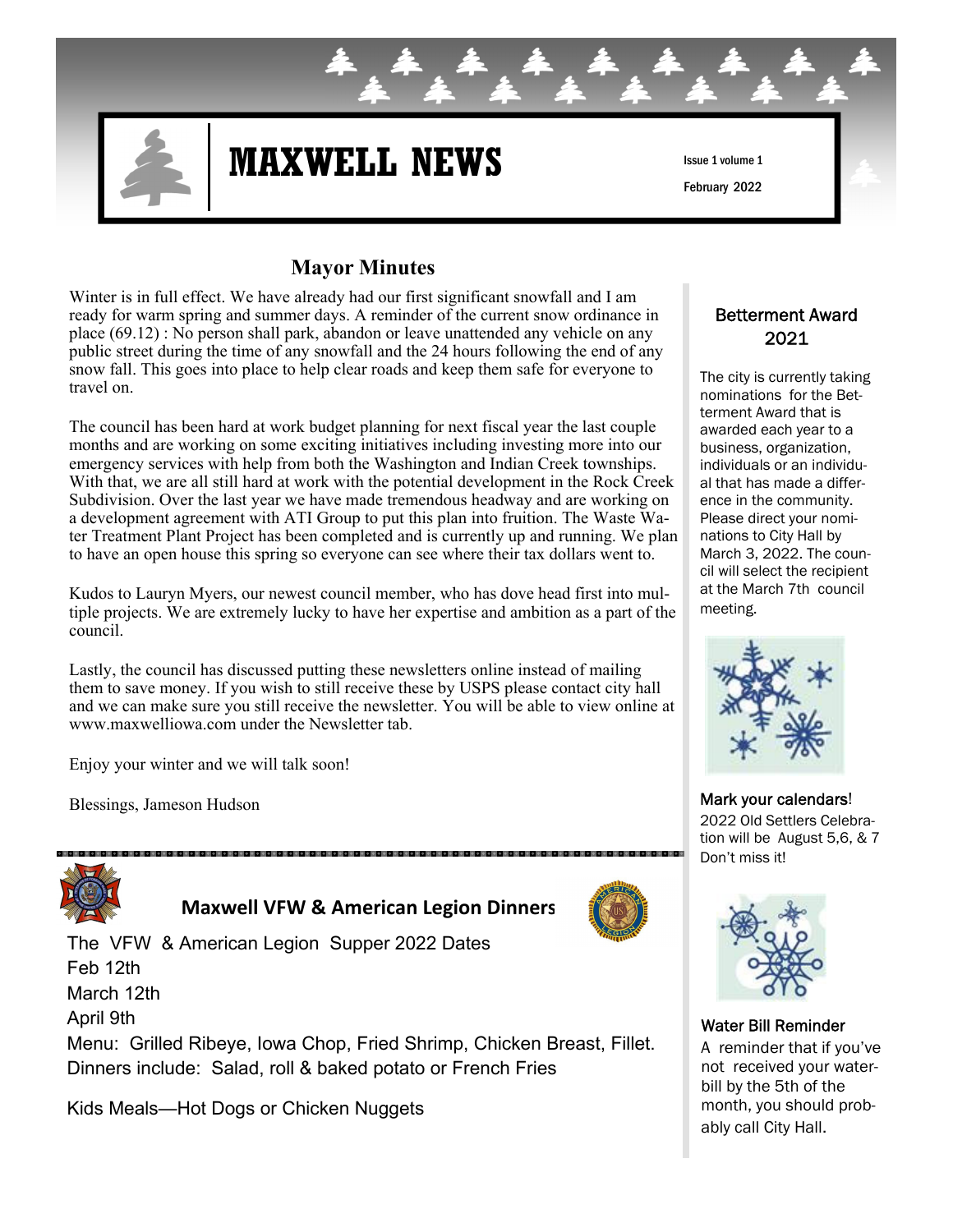

 Beat the Winter Blues Event By Indian Creek Circles 4-H Club

When: Feb. 27th 1:30- 4:30 PM Where: Collins Elementary Gym For: Kids in grades K-5

Activities include Lego Competitions, STEM Activities, Crafts and even a Kid's Rummage Sale

### **Words From The Maxwell Museum**

The Maxwell Museum would like to thank those in the community that have volunteered to work and for all the financial support we have received.

 When the Derecho hit the museum, we didn't honestly know how to get it back together and open for the public. Mission accomplished.

 We're still looking for a computer person to work one to two hours a week. Also, this spring and summer we would like some volunteers to help clean two hours a week. (We always take time for a cup of coffee.)

 The museum is a legacy of Maxwell and surrounding towns. Thank you for helping preserve history!



## **Do you have a Pet, ATV, UTV or Golf Cart???**



If you do, did you know that you are required to register them? Renewal date is April 1, 2022. Tags and permits can be purchased at City Hall. Call with questions at 515-387-8655





## **Welcome New Incoming Parks & Open Spaces Board**

Board Members Jody Gast—Chair Casady Myers Deb Steele Mike Gustafson

When I have Extra Garbage?



There are still 3 vacancies to be filled on this board.

If your interested to sit on this board please contact City Hall.



When do I need a Building Permit?

Anything that won't fit in your garbage container is considered extra garbage. You



must notify City Hall that you will be setting out extra garbage so it will be picked up.

Before you build or do any additions to your property, even if it is just a fence or deck, you must fill out a building permit. Thank-you

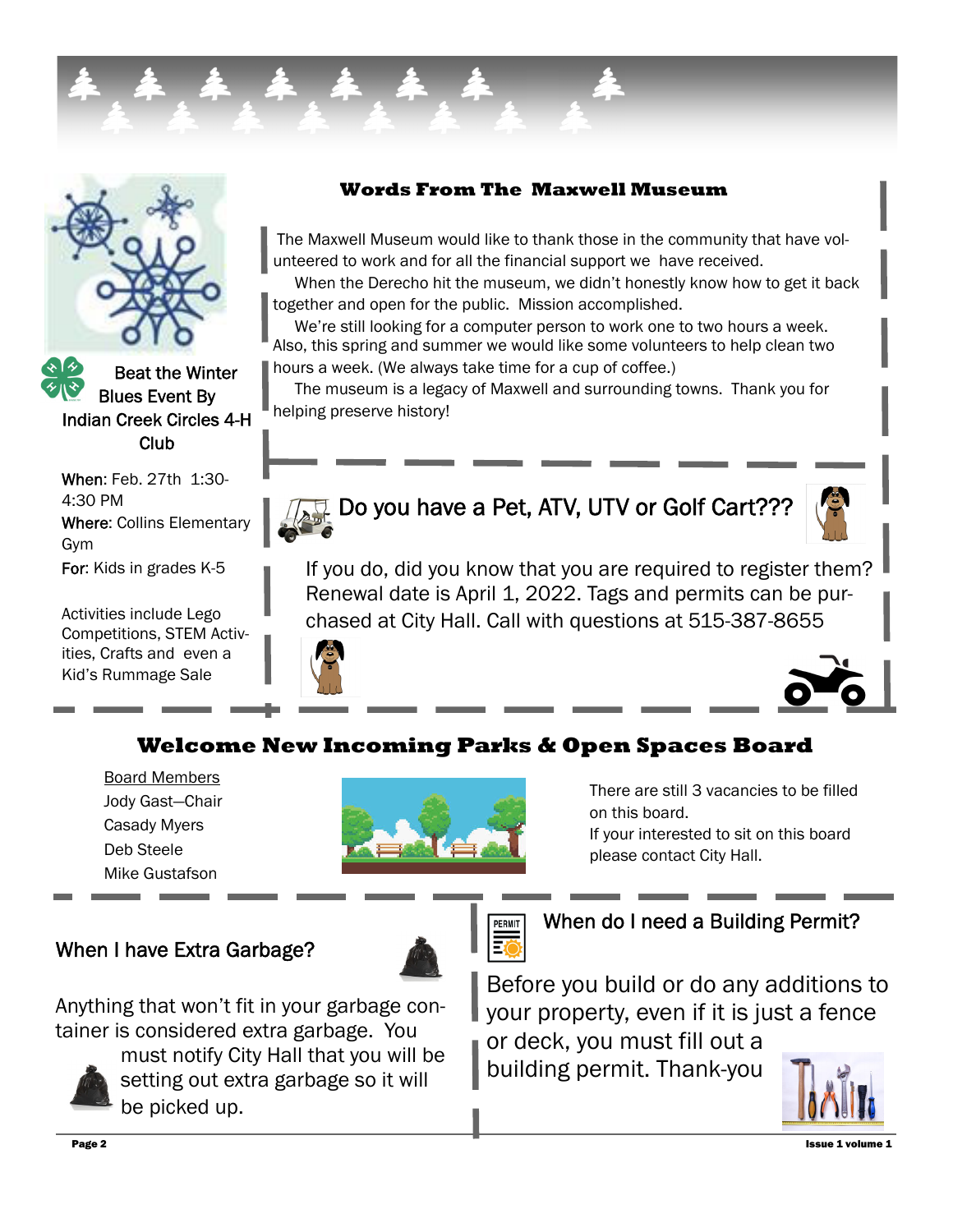

Time for Snow





#### SNOW REMOVAL—PARKING RESTRICTIONS—Ordinance 69.12

No person shall park, abandon, or leave unattended any vehicle on any public street during the time of any snow fall and the twenty-four hours following the end of any snow fall

#### SNOW REMOVAL— Ordinance 136.03

It is the responsibility of the abutting property owners to remove snow, ice, and accumulations from sidewalks.

#### DUMPING OF SNOW—Ordinance 135.12

It is unlawful for any person to throw, push or place or cause to be thrown, pushed or placed, any ice or snow from private property, sidewalks, or driveways onto the traveled way of a street of a street or alley so as to obstruct gutters, or impeded the passage of vehicles upon the street or alley or create a hazardous condition.

## GARBAGE CONTAINERS

During Winter months garbage containers need to be away from the curb on non pickup days so snow plows can do needed snow removal. Also keeping containers away from parked vehicles allows better visibility for the garbage driver to help avoid accidents, dents and scraps.



Radio read meters - With cold weather here, it is very important to make sure your water meter is protected from freezing. The cost to replace your meter is \$60.00.

## Riding Snowmobiles?



If you plan on riding snowmobiles, the city encourages you to be familiar with the current City Ordinance No. 303 Chapter 75. Be sure you understand where you are allowed to travel with your snowmobile. Snowmobiles may be operated upon streets which have NOT been plowed during the snow season.

Snowmobiles may be operated on such other streets as may be designated by resolution of the Council. No snowmobile shall be driven on any roadway solely for entertainment or pleasure.

Snowmobiles shall not be operated in City Park, play ground or upon any other publicly owned property except with the express permission of the governing body thereof.

No snowmobile shall be operated upon private property without the express consent of the owner thereof.

Until spring comes and melts the winter snow, be safe, follow City ordinances, and enjoy the snow while it is here!